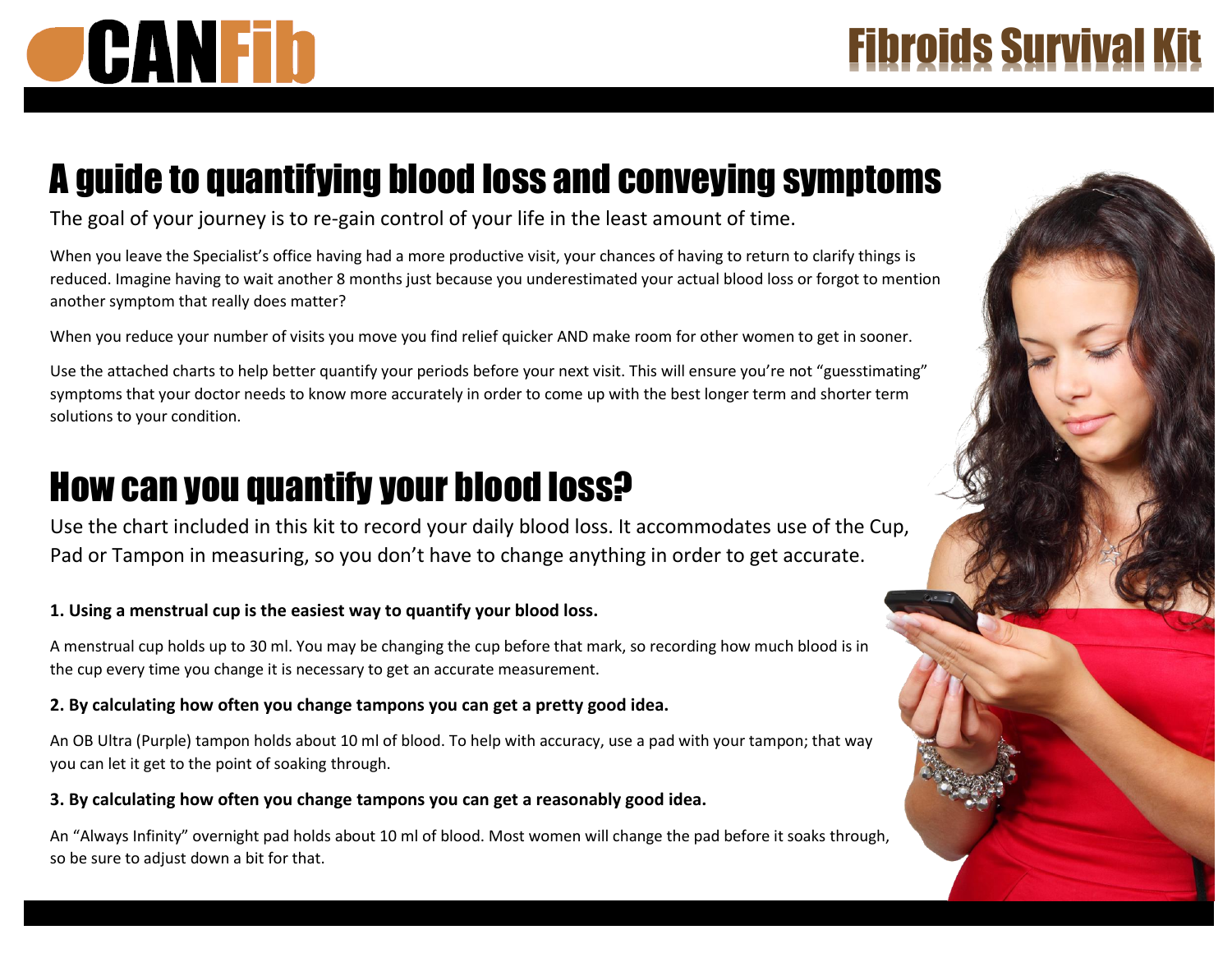# **PCANFib**

# **Fibroids Survival**

# Step 1. Prepare an Overview of Your Symptoms

Your GYN can help develop a plan much faster if he/she is well informed of your symptoms. For example, "I bleed a lot" means less than "I bleed 4oz per day." Accuracy helps avoid repeat visits. Skip waiting months to return to say *"No REALLY... I bleed a LOT"* and get right to what is best for you.

#### **About my blood loss and resulting quality of life**

- \_\_\_\_\_\_ My Quality of life from 1 to 10 (1 being the lowest)
- \_\_\_\_\_\_ First two days loss, in ml of blood (use attached chart and guide)
- Next two days loss in ml of blood (use attached chart and guide)

### **Duration of periods**

❑ Periods last 5 -7 days

❑ Periods last 8 -12 days

❑ Periods never end

### **Other characteristics**

- ❑ I have clotting ❑ I have cramps ❑ I have fatigue
- ❑ I have spotting even though my period does end
- ❑ I have to take days off work each month
- ❑ I have bouts of severe flooding
- ❑ Other \_\_\_\_\_\_\_\_\_\_\_\_\_\_\_\_\_\_\_\_\_\_\_\_\_\_\_\_\_\_\_\_\_\_\_\_\_\_\_\_\_\_\_

❑ Other \_\_\_\_\_\_\_\_\_\_\_\_\_\_\_\_\_\_\_\_\_\_\_\_\_\_\_\_\_\_\_\_\_\_\_\_\_\_\_\_\_\_\_

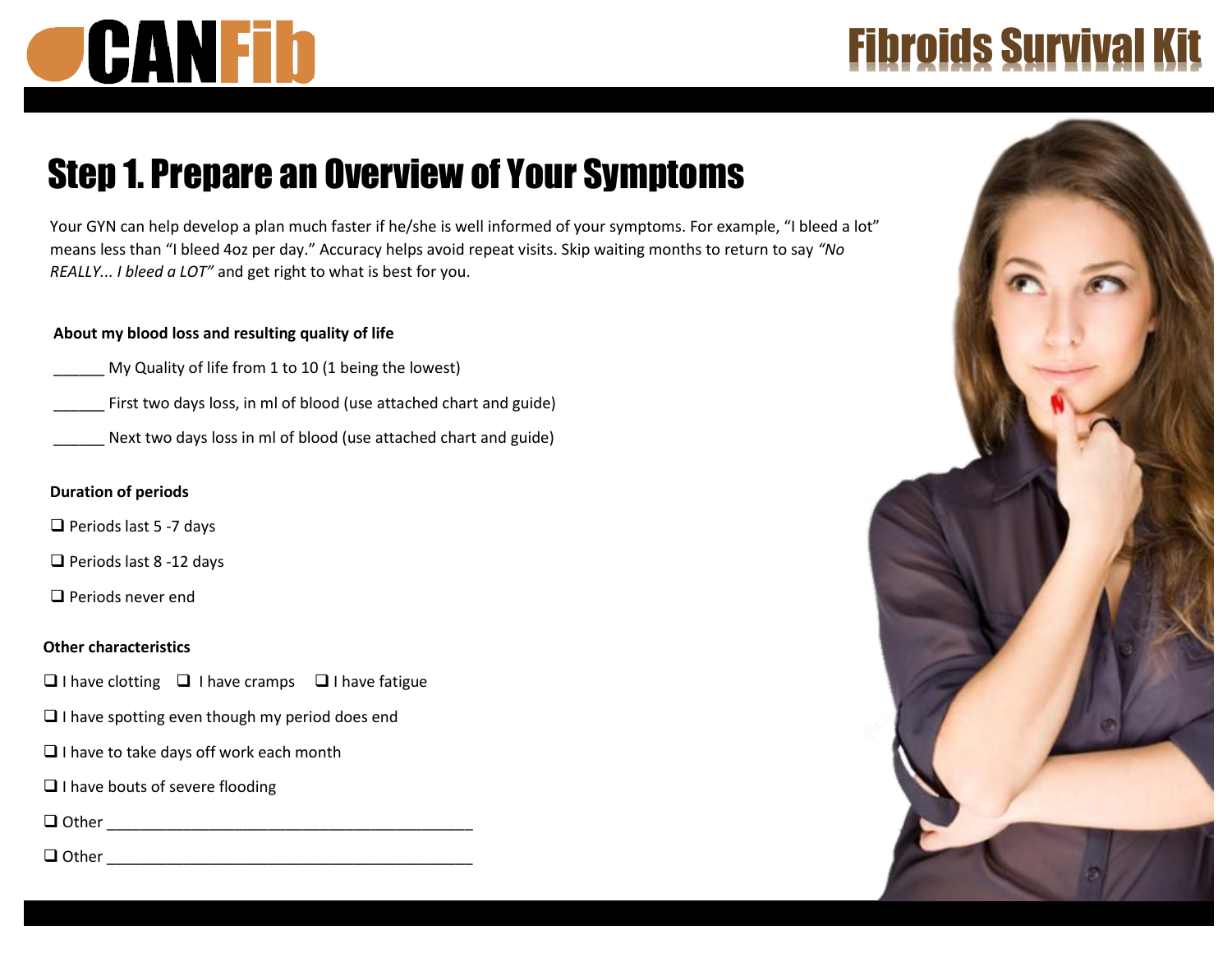

## Step 2. Record Your Blood Loss Using This Chart

**The Always Infinity Pad and OB Ultra Tampon Measurement Chart**

| Method              |    |    |    | Day 1 Changes p/hr x 10ml = Day 2 Changes p/hr x 10ml = Day 3 Changes p/hr x 10ml = Day 4 Changes p/hr x 10ml = |    |
|---------------------|----|----|----|-----------------------------------------------------------------------------------------------------------------|----|
| <b>Super Tampon</b> | ml | ml | m  |                                                                                                                 | ml |
| <b>Super Pad</b>    | ml | ml | ml |                                                                                                                 | ml |
| Total ml p/day      |    |    |    |                                                                                                                 |    |

Each day, enter the number of times you have had to change your pad or tampon (or both) per hour.

► Each pad or tampon holds about 10ml so multiply the total changes per day by 10 and enter that figure in the \_\_\_\_ml space.

Add up the ml per day and enter the number into the pink box – this represents your total ml blood loss for each day.

### **The Diva Menstrual Cup Measurement Chart**

| Method               |    |    |    | Day 1 Changes p/hr x 30ml = Day 2 Changes p/hr x 30ml = Day 3 Changes p/hr x 30ml = Day 4 Changes p/hr x 30ml = |   |
|----------------------|----|----|----|-----------------------------------------------------------------------------------------------------------------|---|
| <b>Menstrual Cup</b> | ml | ml | ml |                                                                                                                 | m |
| Total ml p/day       |    |    |    |                                                                                                                 |   |

In the menstrual cup measurement chart enter the number of times you have had to change your cup (each day) per hour.

The cup holds 30ml so multiply the number of changes in your day by 30, and enter the number in the next box (the ml box)

 $\vee$  For a daily total, enter the one day's number into the pink box.